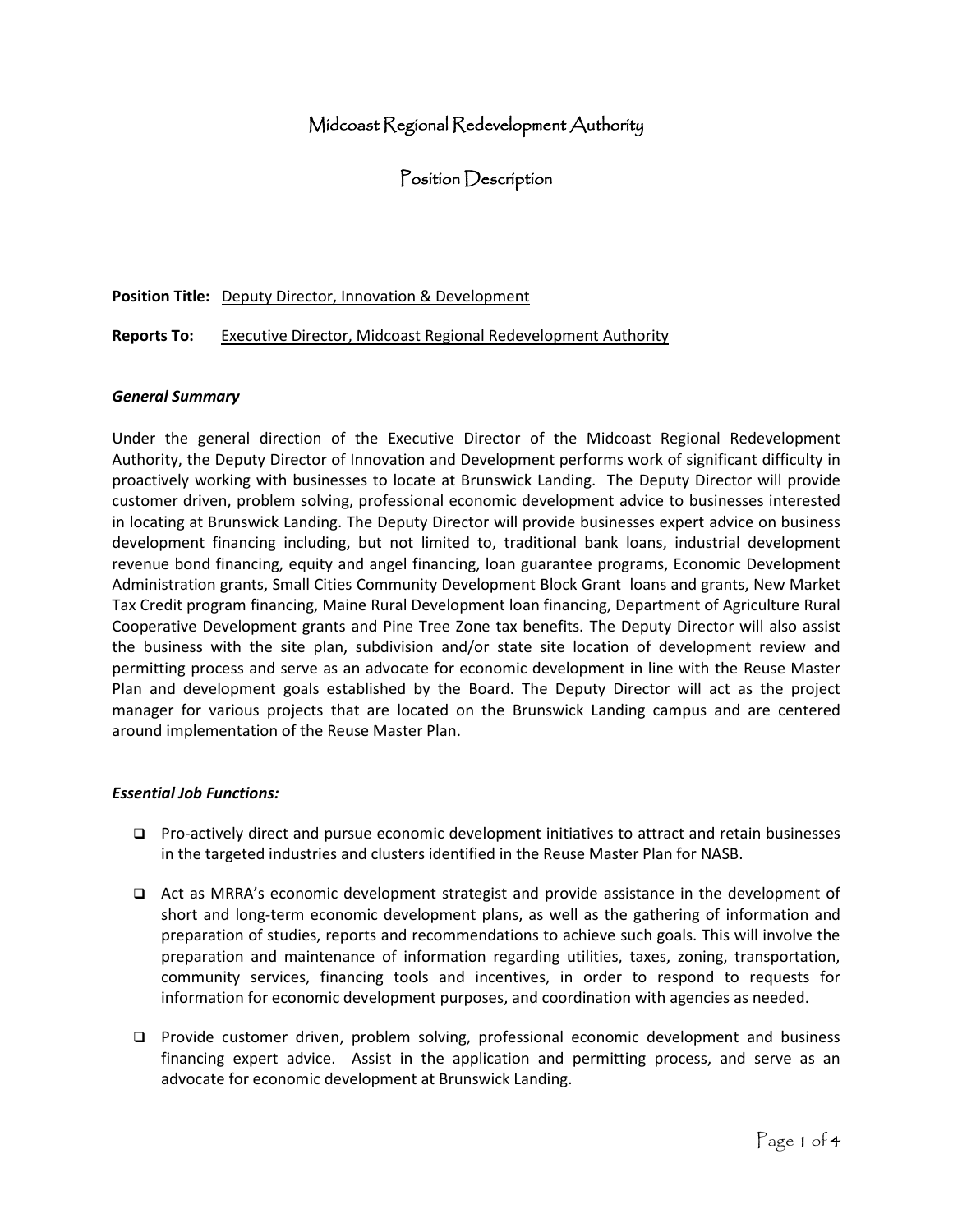- ❑ Promote Brunswick Landing, including the sale or lease of land or buildings and the orderly development of projects.
- ❑ Maintain a positive working relationship with various local, state and federal agencies and coordinate projects with agencies as deemed necessary and appropriate, i.e. EDA, Dept of Agriculture and HUD on the federal level and the Department of Economic and Community Development at the State level and the respective planning staff and code enforcement offices for the Towns of Brunswick and Topsham.
- ❑ Provide information, and or make presentations to civic groups, business organizations, and the general public regarding economic development issues, opportunities at Brunswick Landing along with our programs, services, and plans.
- ❑ Identify the existing inventory of available buildings and development sites at Brunswick Landing.
- ❑ Prepare grant proposals and applications, contracts and other necessary documents as required to promote economic development, business growth, expansion or relocation and the administration of same.
- ❑ Assist with negotiations and the management of professional service contracts, property sales or acquisition and economic development-oriented negotiations as assigned.
- ❑ Formulate and implement marketing and business attraction strategies for MRRA.
- ❑ Coordinate the development and processing of economic development financing tools.
- ❑ Assist in the development and writing of community development grant opportunities to enhance infrastructure that will enhance the interest of existing and prospective businesses at Brunswick Landing.
- ❑ Serve as a member of economic development groups or task forces that promote economic and community development as deemed necessary and appropriate. This position will coordinate and cooperate with regional economic groups, the Bath/Brunswick Chamber of Commerce and localized economic development group's.
- ❑ Monitor and report on legislation and regulations relating to economic development.
- ❑ Maintain strong working relationships with the general public, area businesses, tenants, clients, the media and others.
- ❑ Provide additional support to Executive Director as needed and assigned by the Executive Director which may not be strictly tied to a specific economic development matter.
- ❑ Attend professional development workshops and conferences to keep abreast of trends and developments in the field of economic development and to represent the MRRA on matters related to economic development.
- ❑ Must have an ability to be a team player and work closely with all MRRA staff.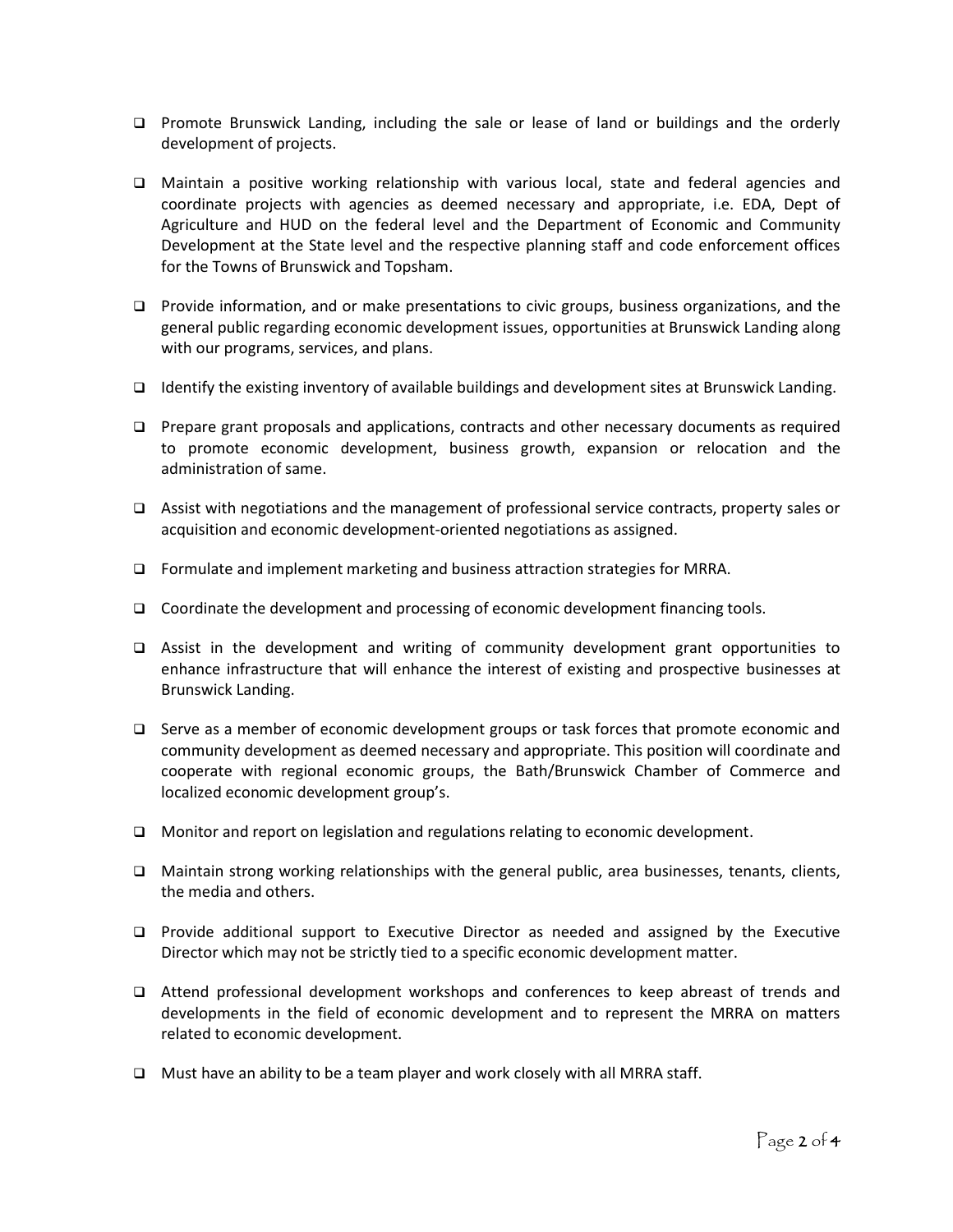# *Qualifications*

# *Knowledge of:*

- ❑ Comprehensive knowledge of business development, factors affecting business and community vitality and community and economic development.
- ❑ Strong knowledge of business financing.
- ❑ Working knowledge of municipal zoning in infrastructure and planning programs and processes.

# *Ability to:*

- ❑ Ability to write and manage grants.
- ❑ Ability to communicate effectively to groups and individuals, state and federal agency representatives and legislative bodies, engineers, architects, contractors, developers, businesses, supervisors, employees and the general public.
- ❑ Ability to establish working relationships with other organizations in economic development practitioners.
- ❑ Ability to prepare and analyze detailed and sophisticated financial reports of data and have the skill in the operation of necessary tools and equipment such as computers, word processing, spreadsheet software and general office equipment.
- ❑ Must have a valid driver's license, a clean criminal record, and have the physical ability to travel routinely and to make site visits which may require walking through undeveloped areas.

# *Education:*

Any combination of training and experience which would provide the opportunity to acquire the knowledge and abilities listed above. Minimum qualifications include graduation from a four-year college or university, preferably with specialization in business administration, finance, economics or community development or a related field, or any equivalent combination of experience and training. Masters degree in related field preferred.

# *Experience:*

Any combination of training and experience which would provide the opportunity to acquire the knowledge and abilities listed above. Normally, eight (8) years of executive or administrative experience including at least three (3) years of program development level.